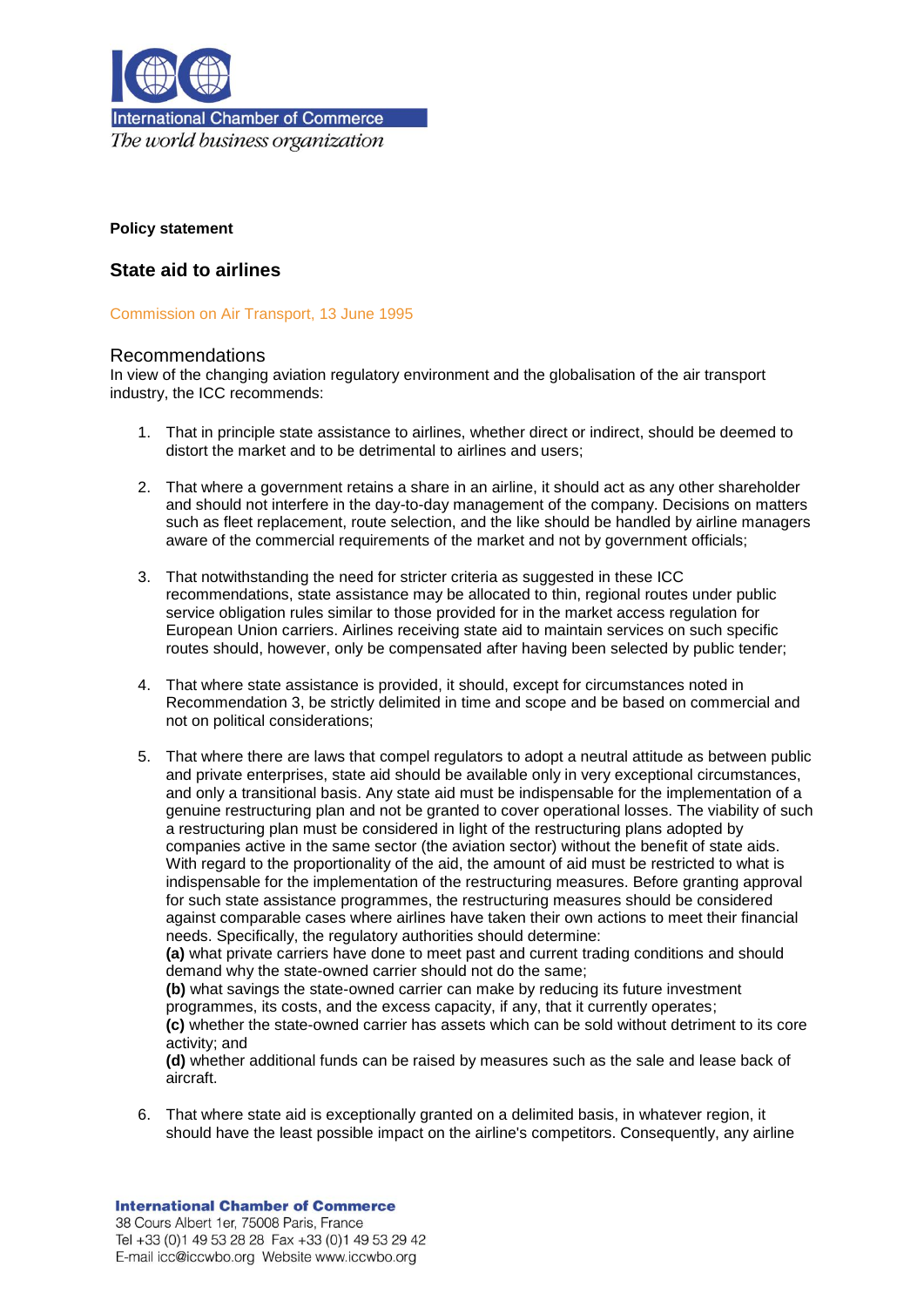

receiving government assistance: **a)** should be prohibited from using that assistance to expand capacity and should, where feasible, effect a significant reduction in its capacity; **b)** should be prohibited from using that assistance to buy or take over another carrier; **c)** should bear the burden of proof in demonstrating that competitive interests of other airlines will not be negatively impacted.

7. That any state assistance should be assessed in the first instance by independent experts and monitored at a later stage of its implementation, preferably by independent auditors from the chartered accountants sector, to determine whether it adheres to the principles discussed in these recommendations. The results of the monitoring process should be transparent and should be made available to the public.

# Forms of state aid

In most countries, the aviation sector is characterised by government ownership and control of airlines. Outside of the United States, where all airlines are privately owned, partial or complete state ownership of airlines is the rule in Africa, the Middle East and Europe, and several important airlines in Asia have government shares ranging from 55-100 per cent. A recent survey of 150 airlines worldwide revealed that 70 had majority government ownership, 20 have minority government shareholdings, and only 60 had no government-held shares. In the European Union, five major EU carriers presently have government holdings ranging from 90-100 per cent.

Complete or partial state ownership has frequently involved state capital injections into airlines having financial difficulties. In 1994 alone, European governments injected more than \$ 7 billion in various forms of aid, direct or indirect, into their national airlines, and other European state-owned carriers have yet to submit their aid requests. States have frequently maintained that their position as an equity shareholder in their national airline constitutes reasonable grounds for investing capital in the carrier, since this is the normal reaction of a shareholder.

Several forms of state aid have been identified in international discussions, among them: (1) outright government subsidy; (2) soft loans made on less than normal commercial terms; (3) bond issues backed or facilitated by the government; (4) discounts on charges for airport services; (5) discounts on or exemptions from navigation and landing fees; (6) discounts on the price of, or privilege in the supply of fuel; (7) monopoly handling rights; (8) duty-free concessions at the airline's base airport granted without competitive bidding; (9) debt forgiveness, and (10) fiscal privileges.

#### Justifications for state assistance to airlines

State involvement with airlines goes back many years and has been based on a number of considerations - economic, legal, military and psychological. Some countries consider that airlines are public utilities, and, as such, should be run by the government. In other countries, the principle of national sovereignty over airspace, written into Article 1 of the 1944 Chicago Convention, has been used as a justification for the creation of "national airlines" under government ownership and control.

Other reasons are linked to issues of national pride and prestige. Airlines in some countries are regarded as important symbols of the national identity, as "flag carriers" which carry the nation's emblem to distant destinations. By extension, these airlines have become instruments of government policy.

In other countries, economic reasons have been cited. Some countries are concerned about the impact on employment if the national airline were to fail. In other instances, airlines, particularly in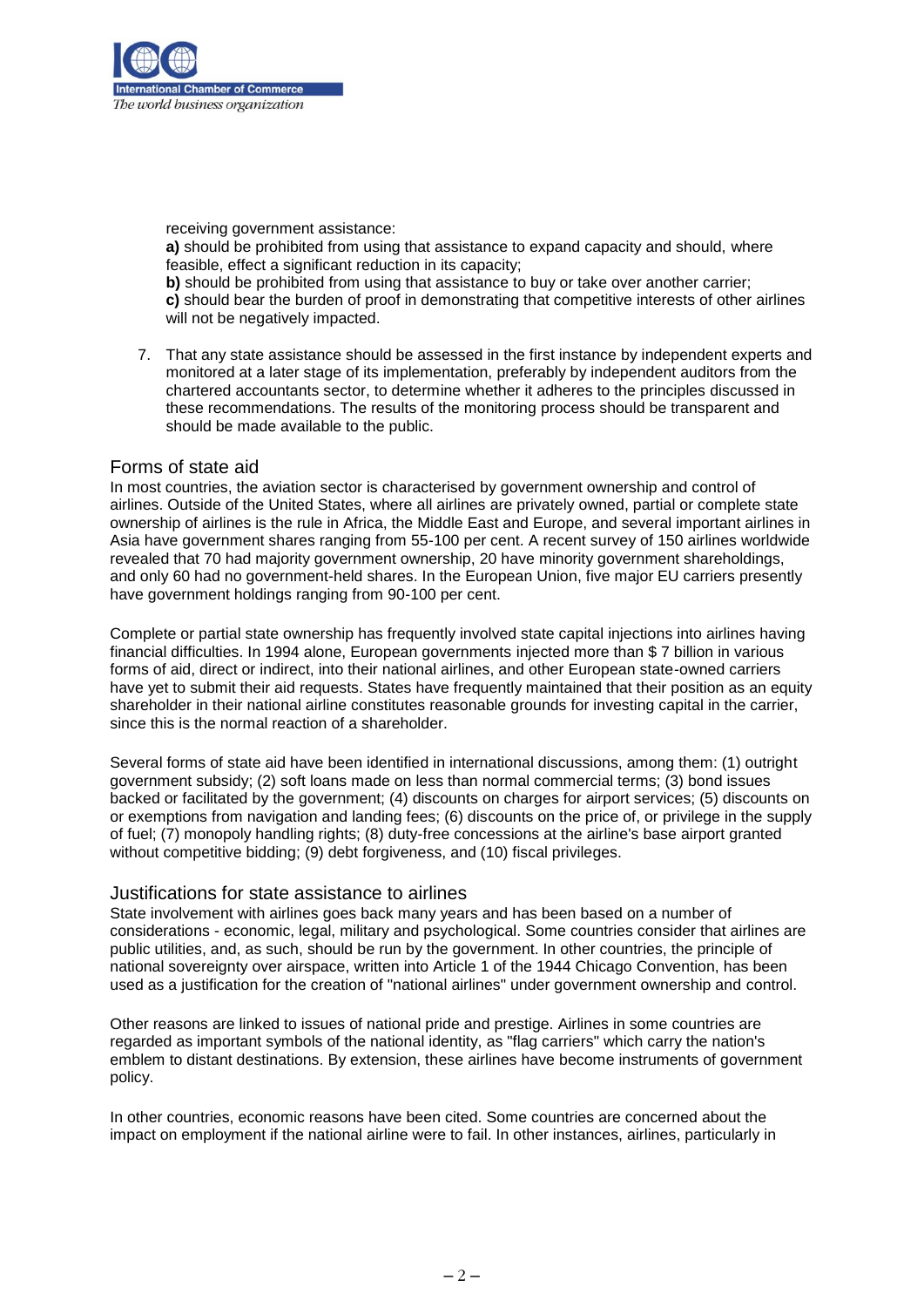

some developing countries, are said to require state support because they are infant industries and require protection. Some governments maintain that their national airline is an important source of revenue, particularly from tourism, and that state backing is necessary to preserve that revenue as a benefit for all citizens. This line of reasoning contends that if the national airline were to go private and to submit itself to the possibility of bankruptcy, the country in question could be deprived of its most important source of foreign exchange.

Other countries with a long tradition of government control of basic industry regard government ownership of and assistance to airlines as simply a natural extension of their economic philosophy. Many of these countries have little experience with, or interest in, private ownership and in submitting their airlines to the rigours of the competitive market.

In Europe, EU Commission officials cite legal reasons which preclude an absolute "one-time-last-time" rule on state aid or conditioning aid approval on privatisation. They note that Article 222 of the Treaty of Rome, the EU's constitution, is neutral with regard to property ownership. That means, the Commission says, that state-owned enterprises cannot be legally required to privatise. Furthermore, Articles 92 and 93 of the Treaty contain specific provisions concerning state aids which either are, or may be considered to be, compatible with the Common Market. Therefore, the Commission maintains that it cannot order that state ownership and assistance to airlines be discontinued in absolute terms; it is obligated, however, to determine whether such assistance "distorts or threatens to distort competition", in the words of Article 92 of the Treaty of Rome.

Clearly, the question of state ownership and state aid is a complex one, which requires careful analysis. Moreover, the term "state aid" is often loosely applied. It is, for example, necessary to distinguish between the state as shareholder and the state using its power, directly or indirectly, to subsidise or otherwise give economic assistance to national airlines.

Mindful of these complications, the ICC would like to set forth its own views, as the world business organisation, on the points at issue.

# The changing aviation environment

# **Liberalised markets and state aid**

At the outset, it is well to note that the aviation environment of the 1990s is markedly different from the period during which states began to exercise ownership and control over their airlines. The rigid regulation that prevailed in virtually all markets until the late 1970s has been gradually replaced by more competitive regulatory regimes, which have few limits on capacity, relatively free pricing, and more ease of market entry. In addition to the United States, where deregulation came into force in 1979, aviation markets have also been liberalised in Europe, Australia, New Zealand, the Indian subcontinent and elsewhere.

Before the late 1970s, when airlines were accorded protection by the regulatory system, state aids did not constitute a serious problem. But now that the rules of the game have changed, state aids are of substantially increased strategic importance, since they have the potential to severely distort competition. If state-backed carriers in liberalised markets - because of their recourse to state funds are able to sustain losses that commercial companies cannot sustain, then there is no level playing field. If a liberalised market is to work properly, every participant must be subject to the same commercial pressures.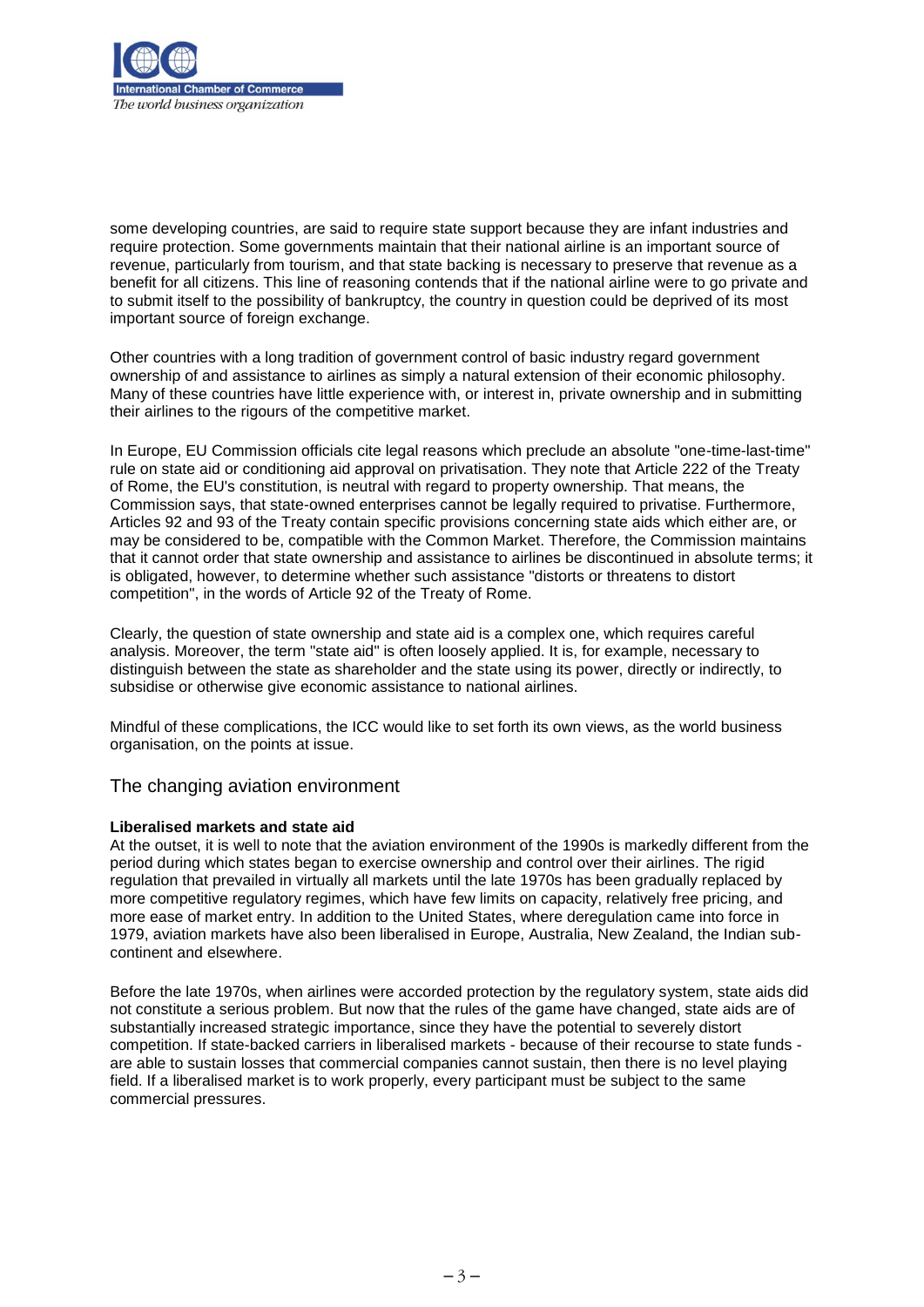

#### **The globalisation of the industry**

Moreover, the concept of what constitutes a "market" in aviation terms has changed. It is no longer accurate to speak of markets in terms of limited geographic regions; because of cross-border equity stakes and a range of other alliances, the aviation market has become a global one. A recent survey revealed that 136 airlines worldwide have formed more than 280 alliances, spanning areas as diverse as joint sales and marketing, joint passenger and cargo flights, code-sharing, joint frequent flyer plans, management contracts, catering, and joint ventures in ground handling and maintenance. Some 177 of those alliances - around 62 per cent - have been entered into since January 1992.

The interdependence of airlines from different countries and regions has had several consequences: it has eroded the concept of the "national airline", and it has diminished the importance of national markets. It can no longer be claimed that competitive practices in one region have little impact on the airlines in other regions; issues such as state subsidy, market access, pricing and capacity have repercussions that extend far beyond national and regional borders.

#### **Privatisation and its implications**

In addition, there has been an increasing tendency for states to relinquish control over their airlines by selling off all or part of them to private investors, many of whom are non-nationals. The list of airlines awaiting full or partial privatisation is extensive, and includes carriers from Europe, Latin America, the Caribbean and Africa.

Some countries privatise their airlines because of national budget constraints which make it difficult for the government to continue meeting the airline's requirements for fleet replacement and operating expenses; others can no longer afford to bail out carriers in financial difficulty; still others have become convinced that in liberalised and competitive markets, state ownership is no longer defensible. Whatever the reason, privatisation, where it occurs, has loosened the ties between governments and their airlines and allowed management the flexibility to make commercial decisions required by changing market conditions.

#### An assessment of arguments for state assistance to airlines

In view of these developments, the arguments advanced in favour of state assistance are no longer persuasive:

- 1. The contention that an airline is a public utility requiring government financial assistance is a relic of the days when aviation was an infant industry and subsidised by the state as the only means of seeing airlines through to maturity. Aviation is now a mature industry and there is no need for such measures;
- 2. The contention that airlines are symbols of prestige and national identity has been overtaken by events - the creation of multinational airlines and the recognition that pride and prestige are of secondary importance to having airlines that are well-run and which provide an efficient service to users;
- 3. The contention that national sovereignty over airspace gives the state the right to subsidise its airlines is unfounded. There is no convincing link between the control of airspace and government subsidies to airlines;
- 4. The contention that airlines must receive government assistance in order to guarantee revenue from sectors such as tourism is not supported by the evidence. While tourism is an important generator of revenue, government subsidy to a national carrier is not the only